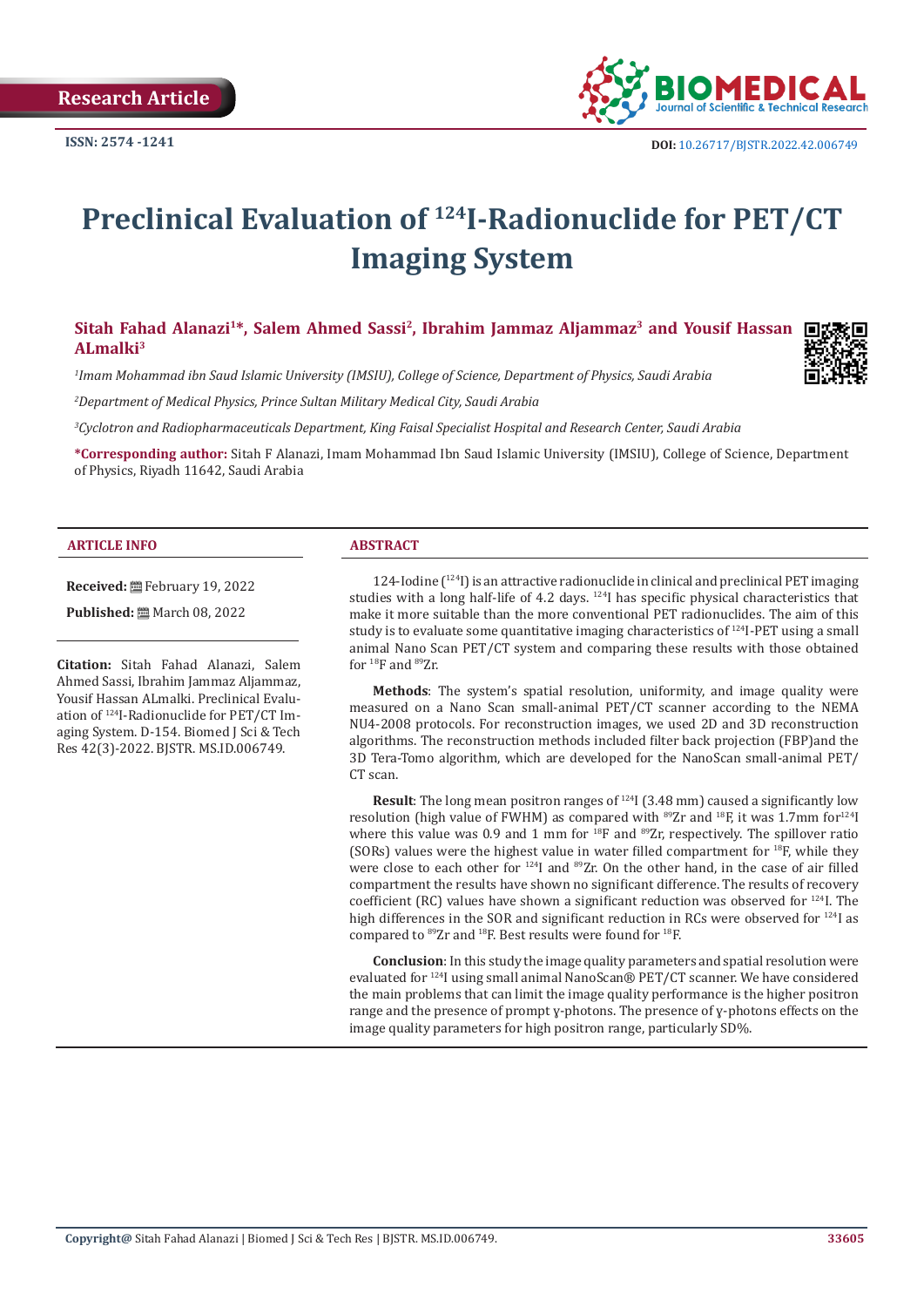# **Introduction**

In recent years, PET/CT is considered as an essential multimodality imaging that commonly used in oncology due to its ability to providing both anatomical and functional information. PET/CT has an important value in the detection and staging of several types of cancer. It can improve cancer diagnosis and follow-up the assessment of tissues response to treatment. The PET/CT imaging can help in detection of small lesions. These developments are showing dramatically in the advance generations of PET/CT which include new software, hardware, and acquisition methods [1], for example it introduces some new image reconstruction methods such as time –of- flight (TOF), a continuous bed motion and combined PET with other modalities. These growths in PET/CT can influence on cancer imaging as the can produce better image quality and more accurate details of therapy monitoring and uptake [1]. Fluorine -18 (<sup>18</sup>F) is considered as a gold standard positron emitter in PET imaging, it has a widely uses in imaging applications when it is labelled with some pharmaceutical compounds such as <sup>18</sup>F-fluorodeoxyglucose (FDG),18F-fluoromisonidazole,<sup>18</sup>F-fluoroazomycin-arabinoside, and <sup>18</sup>F-fluoro-3'-deoxy-3'-L-fluorothymidine. Nowadays, PET imaging plays an important role in radioimmunotherapy (RIT) which known as Immuno-PET and it is used to estimate cancer treatment with monoclonal antibodies (mAbs) [2].

The best radionuclides for these applications should has a physical half-life matches the biological half-life of antibodies (mAbs) or pharmaceutical molecules in circulation, so that other positron emitters with half-life greater than 48h are being used such as 124I ,89Zr and Y90 [3]. Each of these isotopes has different physical characteristics for instance positron energies, positron ranges and fraction of single photons emitted [3]. The long physical half-life of I-124 which is about 4.2 days make it suited in vivo studies. Despite this optimal characteristic for matching with mAbs, two main features can be expected to limit the image resolution in in preclinical PET imaging, one is the high energy and therefore long range of the emitted positrons. Pre-clinical imaging on animals are critical tools to explore multi-scale variations i.e. from organ, tissue, cell, down to molecular levels, resulted due to physiological, pathological or pharmacological changes, Precedes to human study human clinical trials. Rapid development in PET systems can permit the translation of large scale PET imaging (which used in human and large animals) abilities to the scale of small animals by using small-animal PET [4]. The use of small animal imaging has become an effective key in translational research, it is considered as a bridge between developments in vitro studies and clinical applications in diagnosis and/or therapeutics [5].

Some of disadvantages include the high positron energy and large positron range in tissue (e.g.,  $^{68}$ Ga and  $^{124}$ I) may effect on the spatial resolution of the image and produce low spatial resolution and recovery coefficient (RC). Similarly, the presence of single ɣ photons (e.g., <sup>124</sup>I and <sup>89</sup>Zr) can have undesirable effects on the image quality, it might increase image noise and spillover ratios (SORs). The purpose of this study was to compare some of performance parameters such as image quality and spatial resolution of <sup>18</sup>F, <sup>124</sup>I and 89Zr using small animal Nano-Scan PET/CT.

#### **Materials and Methods**

#### **PET/CT Scanner**

The NanoScan PET/CT system is used (Mediso Ltd) (Figure 1), which has a high sensitivity, high resolution and fully integrated small-animal PET/CT system. The axial field-of-view (FOV) of the PET ring is 10 cm. The PET system has 12 detector blocks of 81×39 Lutetium Yttrium Orthosilicate (LYSO) crystals (1.12 mm×1.12 mm×13.0 mm), tightly packed (pitch 1.17 mm, packing fraction 92%) coupled to two 256-channel position sensitive photomultiplier tubes. The detector blocks are mounted in rings of diameter 184 mm, and there are 2 rings in total. Each detector block is connected with 1, 3, or 5 blocks on the opposite direction of the ring for coincidence detection (coincidence mode 1:1, 1:3 and 1:5). The CT system is a cone-beam CT scanner. It has a flat panel CMOS detector of  $15\times12$  cm<sup>2</sup> Gd<sub>2</sub>O<sub>2</sub>S. The maximum current of X-ray tube is 0.18 mA, the tube voltage ranges from 30 to 80 kVp and the tube power is 50/80 W. PET data are sorted in list mode format and for image reconstruction several options can be used; filtered Back-projection (FBP), 3D projection, 2D and 3D ordered-subset expectation maximization (OSEM2D and OSEM3D, respectively). A fully 3-dimensional (3D) reconstruction using a Tera-Tomo algorithm (Tera-Tomo; Mediso Ltd.), all image quality factors are achieved for at least 30 min acquisition and image reconstruction with 52 iterations which is the default image reconstruction method of NanoScan PET/CT, also used. A multiple Graphical Processing Unit (GPUs) are used for CT reconstruction. Reconstruction is done using filtered back-projection method, with following available filters; RamLack, Hamming, Hann, Shepp-Logan, Butterworth, Cosine and BlackMan.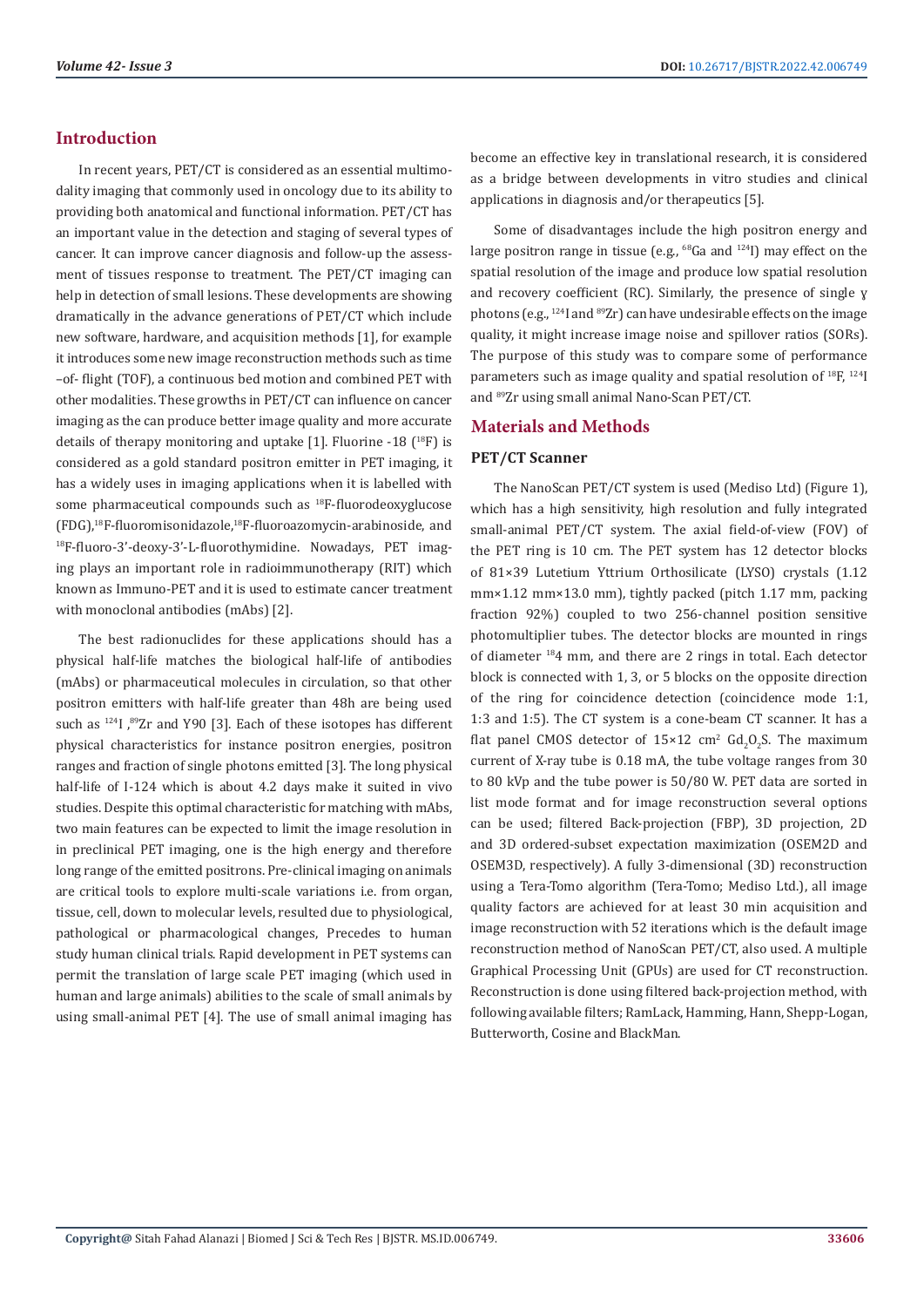

**Figure 1:** The Mediso NanoScan® PET/CT system with description.

#### **Radionuclides**

The radionuclides used in this study are  $^{18}F$   $^{124}I$  and  $^{89}Zr$ . The main physical properties of these radionuclides are present in (Table 1). 18F is most commonly used in PET scan which is used for early detection of tumors and evaluation of response to cancer therapy. Moreover,<sup>18</sup>F is an essential isotope for standard measurements of PET acceptance tests suggested by NEMA NU. Today, the two others radionuclides, 124I and 89Zr, are increasingly used in PET. 124I is a radionuclide with positron abundance of approximately 23%, about 50% of all positrons are emitted simultaneously with a 603 keV gamma photon a high positron energy and a high abundance of singles. 124I has dual energy emission: beta radiation emissions of 1532 keV (11%) and 2135 keV (11%) and gamma emissions of 511 keV (46%), 603 keV (61%), and 1691 keV (11%). 89Zr is a neutron deficient isotope of Zirconium with 49 neutrons and 40 protons, and it decays with a half-life of 3.27 days to 89Y. The decay proceeds via electron capture (77%), and positron emission (23%). Both modes of decay lead primarily (99%) to a  $9/2+$  state in  $89$ Y, which de-excites through M4 emission of a 909 keV gamma ray to the 1/2- ground state. Therefore, the important decay radiations are the 511 keV  $\gamma$ 's from positron annihilation, the 909 keV  $\gamma$ from the 89mY de-excitation, continuum positrons (23% endpoint = 902 keV), internal conversion electrons from the M4 transition (0.8%), and Auger electrons. The prompt photons fall outside the default energy window, apart from a portion of the down-scattered photons with lower energy.

| <b>Property</b>                                     | 18 <sub>F</sub> | 89Zr                      | 124                                               |
|-----------------------------------------------------|-----------------|---------------------------|---------------------------------------------------|
| Half-life                                           | 109.8 min       | 3.27d                     | 4.18d                                             |
| $\beta^*$ yield                                     | 0.97            | 0.23                      | 0.23                                              |
| Mean $\beta$ <sup>+</sup> energy (MEV)              | 0.25            | 0.40                      | 0.83                                              |
| Mean $\beta$ <sup>+</sup> range in water (mm)       | 0.62            | 1.23                      | 3.48                                              |
| Single $\gamma$ -yield in range of 350-650 keV      | 0.00            | 0.00                      | 0.64                                              |
| Single $\gamma$ -yield outside range of 350-650 keV | 0.00            | $0.99(909.2 \text{ keV})$ | $0.10(722.8 \text{ keV})$<br>$0.19$ ( $>1.5$ MeV) |

**Table 1:** Physical properties of 18F, 89Zr and 124I [5].

Their high yield (0.99 ɣ-photons vs. 0.23 positrons) could contribute to the detector dead time [6]. Radionuclide production was carried out at King Faisal Specialist Hospital and Research Centre.  $89Zr$  was produced through the  $89Y$  (p, n)  $89Zr$  reaction by proton bombardment of 89Y solid targets. Enriched Y2O3 targets in oxide form were prepared by hydraulically pressing (130–200 mg) 89Y oxide powder (130–200 mg) into circular cavity aluminum target plates at 5000 psi. The  $Y_2O_3$  targets were irradiated with accelerated protons at 90° to the cyclotron beam using a CS30 cyclotron (CTI Cyclotron Systems, Berkeley, California, USA) [4]. Irradiation times were between 2 and 3 h, energy was 15 MeV, beam current was 10  $\mu$ A, and the <sup>89</sup>Zr yield obtained was around 8mCi. 89Zr was isolated with high radionuclide and radiochemical purity (>99%) as ZrCl, using a solid-phase hydroxamate resin with more than 95% recovery of the radioactivity [4]. 24I was produced by the bombardment of enrich  $^{125}$ Te targets (150 mg ±10%) with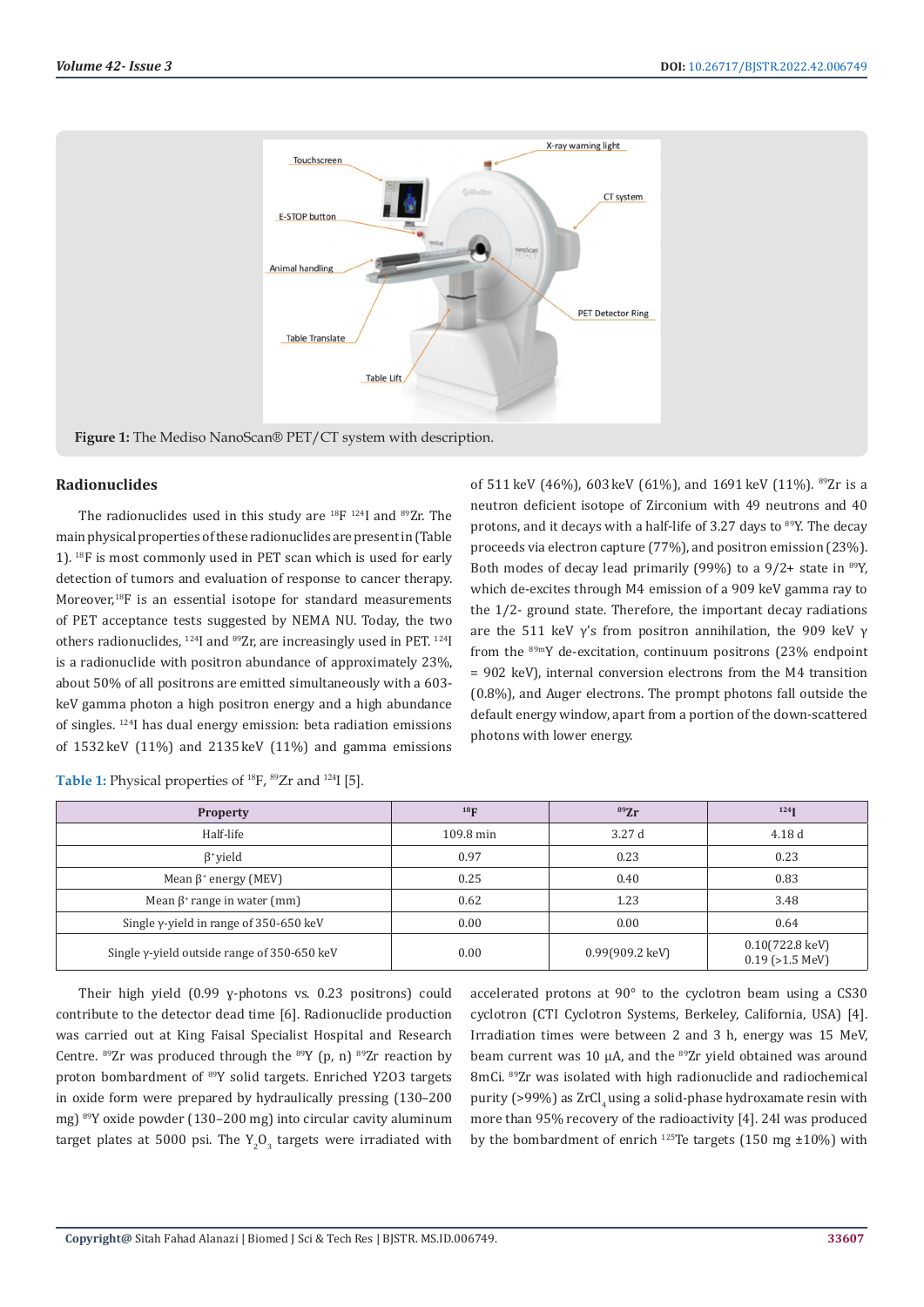18 MeV protons from the IBA Cyclon 30 using  $^{125}Te(p,n)^{124}I$  nuclear reaction. The targets were prepared and processed by a standard operating procedure developed in-house. In brief, irradiated targets were dissolved in a mixture of sodium hydroxide (NaOH, 1.0 mL, 5.0 N), hydrogen peroxide (H $_{2}$ O $_{2'}$  3.0 mL, 30 %) and de-ionized water (6.0 mL).

The dissolved 125Te was transferred in 250 mL quartz reaction flask containing aluminum powder (160 mg) which was boiled until reaction is completed. Air was then bubbled through the solution for five minutes followed by bubbling of  $\mathsf{CO}_2$  for additional five minutes. The bubbled solution was then carefully filtered through a fine fritted glass and on-line AG50W-X8 column into preweighed serum vial. If necessary, the pH was adjusted in the range of 5-7 with NaOH (0.01 N). Finally, 0.6 mL of the Na<sup>123</sup>I bulk solution was subjected to quality control measures for radionuclidic purity, specific concentration, pH, tellurium and aluminum spot tests. Extracted 124I was used immediately for radiopharmaceutical production [7].

#### **Spatial Resolution**

The NEMA NU-2004 is specified to evaluate the spatial resolution for 22Na only. For this reason, the transaxial spatial resolutions of the three radionuclides were measured using a new suggested method by us. For measuring the spatial resolution of <sup>18</sup>F

#### **Image Quality**

and 89Zr a point source was used. It was obtained by drilling a plastic plate to make a sphere with a radius less than 1 mm, and then it was filled with different isotopes. The activity was 3.37 MBq, 8.3 MBq and 0.32 MBq for 18F, 124I and 89Zr, respectively, this difference in doses of isotopes is due to an availability issue. The activity was positioned in the center of the FOV, aligned with the axis of the scanner, and then put at 10 mm and 20 mm and scanned until at least 3.5 million counts were acquired using the default energy window of 250–750 keV and timing window of 3.432 ns. Images were obtained using FBP and the 3D Tera-Tomo algorithm, which are developed for the NanoScan small-animal PET/CT scanner with the default settings (ramp filter with a cutoff at Nyquist frequency) and  $512 \times 512 \times 159$  matrices with voxel sizes of  $0.1 \times 0.1 \times 0.58$  mm. This matrix size was selected to obtain a profile with a sufficient number of data points to allow for the accurate determination of spatial resolution all image quality factors is achieved for at least 30 min acquisition and image reconstruction with 52 iteration . No correction was applied, whether attenuation or scatter corrections. The reconstructed images were processed to measure full width at half and at tenth maximum (FWHM and FWTM, respectively) for the point source. According to the NEMA NU-4 standards, these widths were measured in parabolic fit through the peak pixel and its two nearest neighboring pixels. FWHM and FWTM were not corrected for source geometry [2].



**Figure 2:** Cross-sectional diagram of NEMA NU-4 image quality phantom.

The image quality tests were done using NEMA image quality phantom (Figures 2 & 3), it is divided into three parts: the first region is a homogeneous block filled with radioactivity (30-mm diameter and 30-mm length) to determine the signal-to-noise ratio of the system. The second one consists of two chambers filled with cold water and air (length, 15 mm; outer diameter, 10 mm; wall thickness, 1 mm) to evaluate the scatter fraction in

the image. The third part is a 5-rod region, these rods are used to calculate the recovery coefficient (RC) which is defined as the ratio between the measured activity concentration in the rods and the activity concentration measured in the uniform area [8]. The RC is theoretically limited between 1 and 0 ( $0 < RC < 1$ ). A 2-cylinder-chamber region, one is filled with air, the other was filled with nonradioactive water, are used to measure the spillover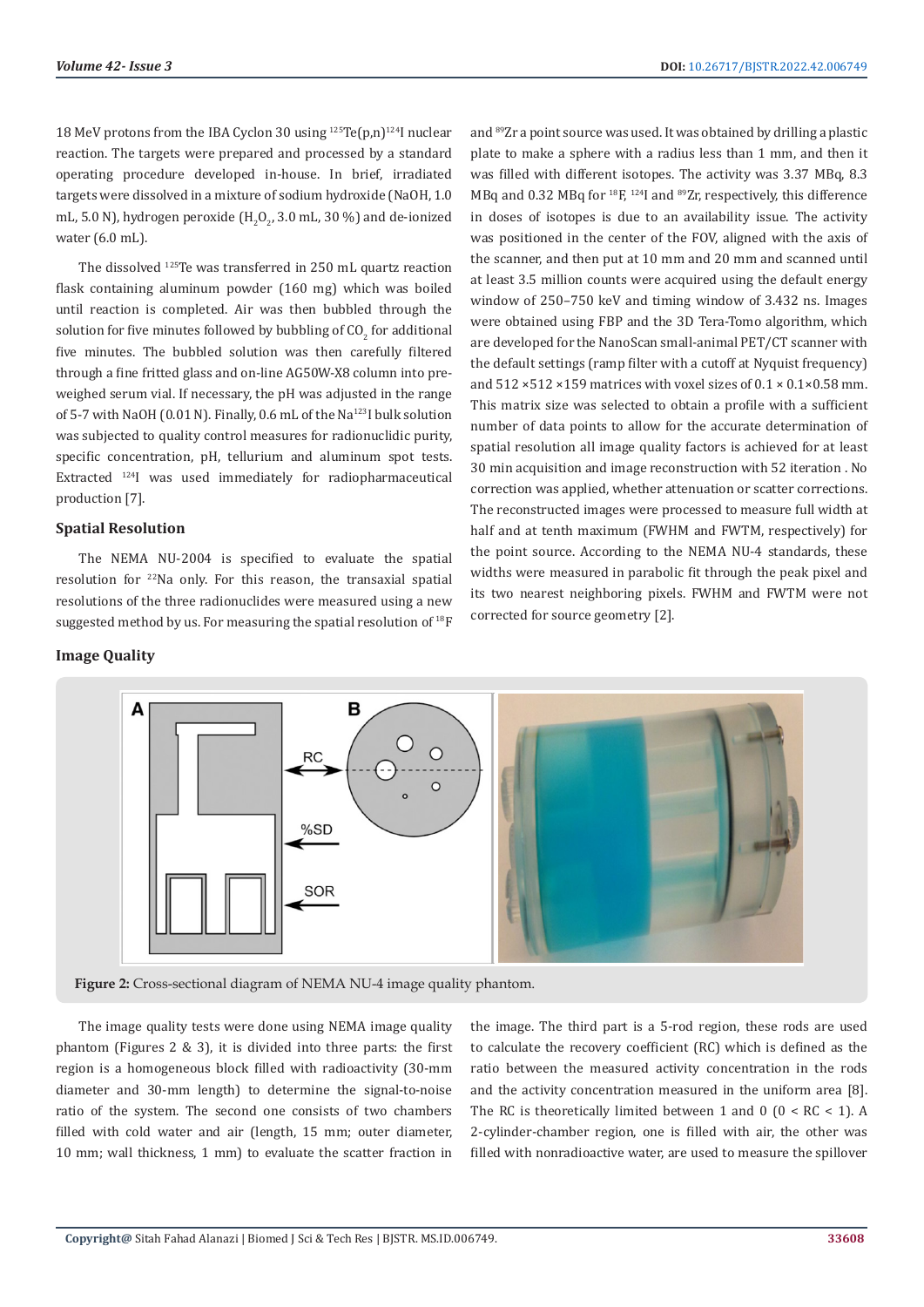ratio (SOR) in water and air [2], which defined as the mean value in each cold cylinder divided by the mean in the uniform area and its theoretically value is range between 0 and 1 [2]. The percentage SD% which is considered as a measure of noise was determined by using the uniform region at the central of phantom. The phantom was filled with a specific isotope and the injected activity was 3.7 MBq. The scanning time was 20 minutes, a 5-ns time window and a

400-to-600 keV energy window. The measurement was performed in the normal-count mode of the scanner in 1:3 and 1:5 coincidence modes. In addition to the 2D-OSEM reconstruction image, the acquired data were reconstructed with default reconstruction algorithm of the system, Tera-Tomo reconstruction method. The image quality tests include; uniformity, recover coefficients and accuracy of correction.





#### **Results**

In the following sections, the results for spatial resolution and image quality parameters are presented. The obtained values of three radionuclides are summarized in (Table 2).

#### **Spatial Resolution**

The spatial resolution measurements using a point source of each radionuclide reconstructed with a Tera-Tomo 3D PET algorithm and with FBP-reconstruction image are presented in (Table 2). The spatial resolutions of tangential and radial direction at the center were averaged to calculate FWHM and FWTM. The FWHM were 0.9 mm, 1.0 mm and 1.7 mm for  $^{18}F$ ,  $^{89}Zr$  and  $^{124}I$ , respectively, when using 3D-reconstruction method. While the spatial resolution values were lower when used FBP-reconstruction method, the FWHM values were 2.0 mm, 2.0 mm and 2.6 mm for  $^{18}$ F,  $^{89}$ Zr and <sup>124</sup>I, respectively. According with Gaussian profile, the FWHM to

FWTM ratio equal to  $\sqrt{ln2 / ln10}$  = 0.55, nongaussian profiles with extended tails are characterized by smaller FWHM-to-FWTM ratios [2]. Palmer, et al [9] and Disselhorst, et al [2] have measured spatial resolution and determined the corresponding FWHM to FWTM ratios, and they have showed that 18F have produced the best value of spatial resolutions and theoretic ratios (0.54 and 0.51 respectively). The data in Table 2 show that the

values of spatial resolution improve when using Tera-Tomo algorithm more than those in FBP algorithm for all isotopes, these values were 0.9, 1.0, and 1.7 mm for  $^{18}F$ ,  $^{89}Zr$  and  $^{124}I$ , respectively. In addition, these data indicate that 18F provided the best values as compared to other isotopes (0.45) where the measured ratio of <sup>89</sup>Zr (0.43, 0.5 and 0.5%, respectively) and for  $^{124}$ I (0.4, 0.39 and 0.41%) respectively) are lower and we observed the same effect when we use 2D reconstruction (see Tables 2 & 3).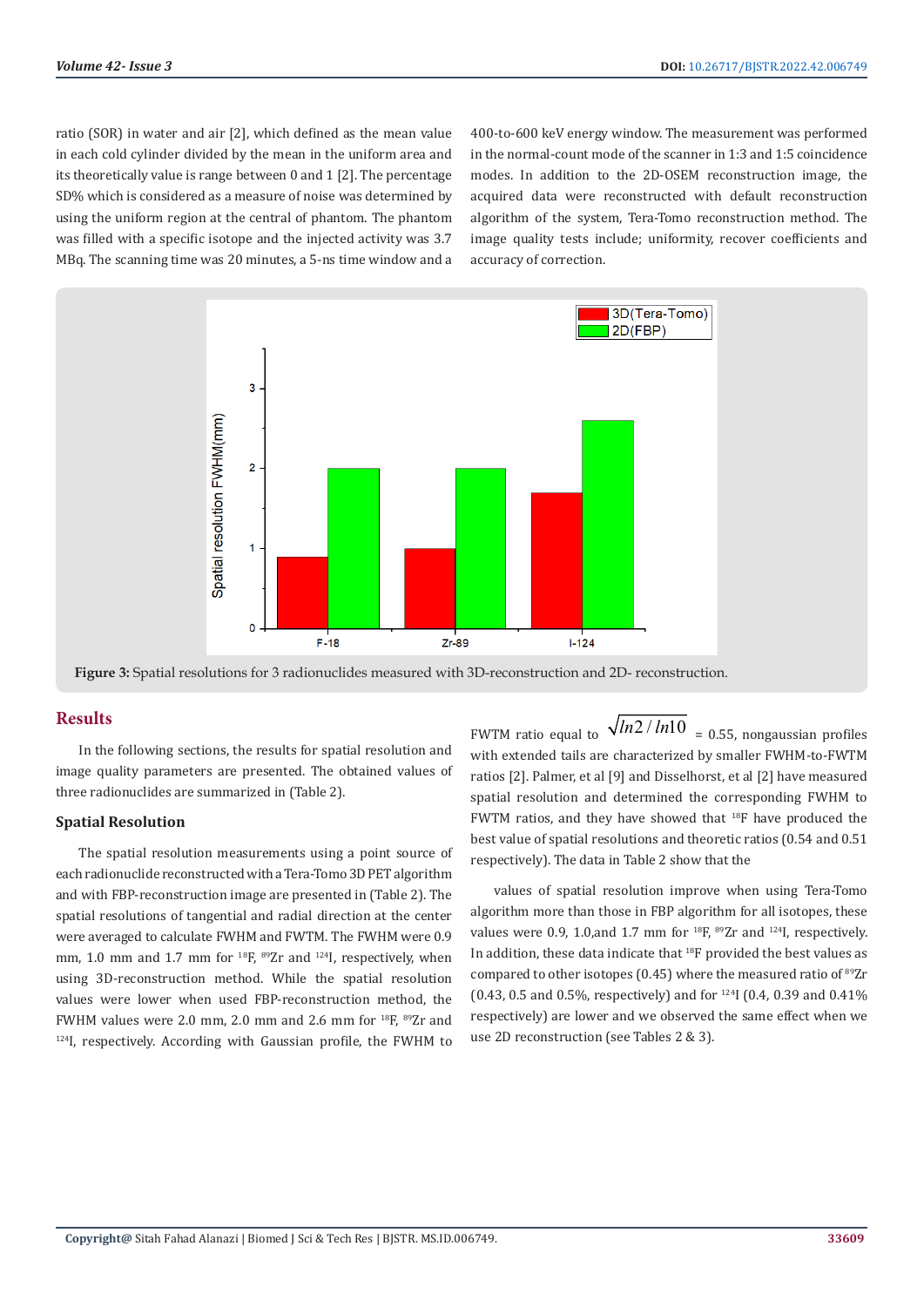| radionuclide                                 | <b>FWHM(mm)</b> | FWTM(mm) | <b>FWHM to FWTM</b> | Palmer et al | Disselhorst et al. |  |  |
|----------------------------------------------|-----------------|----------|---------------------|--------------|--------------------|--|--|
| <b>Tera-Tomo 3D-reconstruction Algorithm</b> |                 |          |                     |              |                    |  |  |
| $F-18$                                       | 0.9             | 2.0      | 0.45                | 0.54         | 0.51               |  |  |
| $Zr-89$                                      | 0.1             | 2.3      | 0.43                | 0.50         | 0.50               |  |  |
| $I-124$                                      | 1.7             | 4.2      | 0.4                 | 0.39         | 0.41               |  |  |
| <b>FPB-</b> reconstruction Algorithm         |                 |          |                     |              |                    |  |  |
| $F-18$                                       | 2.0             | 4.6      | 0.43                | 0.54         | 0.51               |  |  |
| $Zr-89$                                      | 2.0             | 4.7      | 0.42                | 0.50         | 0.50               |  |  |
| $I-124$                                      | 2.6             | 6        | 0.43                | 0.39         | 0.41               |  |  |

**Table 2:** Spatial resolutions for each radionuclide measured with Tera-Tomo and FPB reconstruction algorithm.

**Table 3:** The SOR values of 3 different isotopes.

| <b>Spill Over Ratio (SOR)</b>      |            |      |                    |                        |      |                                            |  |
|------------------------------------|------------|------|--------------------|------------------------|------|--------------------------------------------|--|
| <b>Tear-Tomo 3D reconstruction</b> |            |      |                    |                        |      |                                            |  |
|                                    | <b>SOR</b> |      |                    | $\%STD_{SOR}$          |      |                                            |  |
| <b>Components</b>                  | $^{18}F$   | 89Zr | 124                | $^{18}F$               | 89Zr | 124                                        |  |
| Water filled chamber               | 0.9        | 0.16 | 0.12               | 12.6                   | 16.0 | 24.2%                                      |  |
| Air filled chamber                 | 0.15       | 0.17 | 0.16               | 17.4                   | 15.7 | 25.3%                                      |  |
| <b>FBP 2D reconstruction</b>       |            |      |                    |                        |      |                                            |  |
|                                    | <b>SOR</b> |      |                    | $% STD$ <sub>SOR</sub> |      |                                            |  |
| <b>Components</b>                  | $^{18}F$   | 89Zr | $124$ <sup>T</sup> | $^{18}$ F              | 89Zr | $124$ <sup><math>\blacksquare</math></sup> |  |
| Water filled chamber               | 0.95       | 0.2  | 0.16               | 12.6                   | 0.2  | 20.8%                                      |  |
| Air filled chamber                 | 0.23       | 0.23 | 0.11               | 15.2                   | 0.23 | 19.9%                                      |  |

# **Image Quality Results**

#### **Uniformity**

The %SD of the NEMA Nu-4 image-quality phantom is shown in (Figure 3). The largest differences are not obtained between 18F and  $89Zr$  but it seems clear with<sup>124</sup>I. Comparable values were obtained with F-18 and Zr-89, however I-124 showed a 47% higher value. For <sup>124</sup>I, the % SD is greater than the values that were found for <sup>18</sup>F and 89Zr. Moreover, among the different reconstruction algorithms for <sup>124</sup>I there was a significant increase, where Tera-Tom yielded %SD value smaller than those obtained by FBP, it has shown 47% increase than those obtained by FBP.

#### **Accuracy of Corrections**

The spill-over ratio (SOR) in cold regions is calculated to find the accuracy of activity correction. The spill-over ratio and STD % in the water- and air-filled cylinders are given in (Table 3). These results are obtained for 2D OSEM and 3D Tera-Tom. The difference

in SOR in water was large between<sup>18</sup>F and<sup>124</sup>I, it was about 0.88. <sup>18</sup>F has higher SOR value when used Tera-Tomo algorithm or FPB algorithm, it was 1.0 and 0.95, respectively, while  $^{89}Zr$  and  $^{124}I$  have lower SORs values than <sup>18</sup>F. For <sup>89</sup>Zr, we found a reduction in SOR value when use Tera-Tom algorithm, it was 0.16 where it was about 0.2 when using FPB algorithm. These values were 0.12 and 0.16 respectively, for <sup>124</sup>I. The difference in SORs in air field chamber are shown in (Figure 4a). (Figure 4b) illustrated the effect of the image reconstruction algorithms on the SORs values for each radionuclide. There were no significant variations in SORs values between <sup>18</sup>F , 89Zr and 124I when used Tera-Tomo reconstruction method, the SORs values were 0.15,0.17 and 0.16 for <sup>18</sup>F, <sup>89</sup>Zr and <sup>124</sup>I, respectively. In the case of using FBP reconstruction algorithm, the SORs values were increased for <sup>18</sup>F and<sup>89</sup>Zr, they were 0.23 for both <sup>18</sup>F and<sup>89</sup>Zr where the SOR value of <sup>124</sup>I decreased by 52% as compared with <sup>18</sup>F and  $89Zr$ , it was 0.11 for  $124I$  (Table 4). The attenuation and scatter correction were not used because it did not install on the system.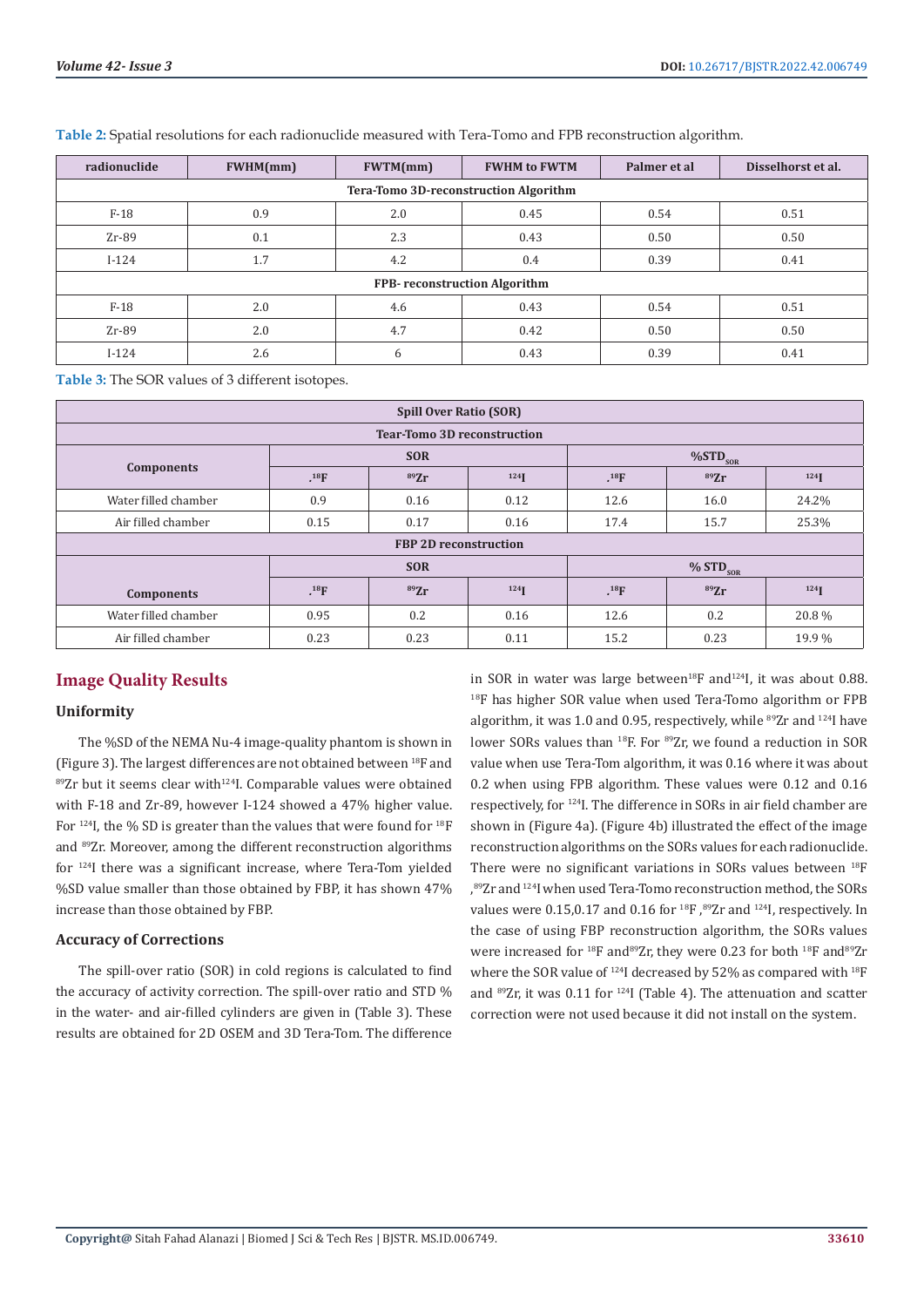

**Figure 4:** %SD in uniform phantom region of <sup>18</sup>F, <sup>89</sup>Zr and <sup>124</sup>I with different reconstruction algorithm performed with no correction.

| Table 4: The recovery coefficient(RC) values of 3 different isotopes. |  |  |
|-----------------------------------------------------------------------|--|--|
|                                                                       |  |  |

| <b>Recovery coefficient</b> |          |                       |          |          |           |          |  |
|-----------------------------|----------|-----------------------|----------|----------|-----------|----------|--|
| Tera-Tomo 3D-reconstruction |          |                       |          |          |           |          |  |
|                             | RC       |                       |          | %STDRC   |           |          |  |
| <b>Rods</b>                 | $F^{18}$ | $Zr^{89}$             | $^{124}$ | $F^{18}$ | $Zr^{89}$ | $^{124}$ |  |
| 1 mm rod                    | 0.16     | 0.07                  | 0.09     | 54.7     | 30.6      | 43.1%    |  |
| 2 mm rod                    | 0.81     | 0.99                  | 0.21     | 23.4     | 29.7      | 31.4%    |  |
| 3 mm rod                    | 1.04     | 1.57                  | 0.51     | 19.5     | 22.0      | 30.5%    |  |
| 4 mm rod                    | 1.01     | 1.47                  | 0.69     | 15.7     | 14.9      | 32.7%    |  |
| 5 mm rod                    | 1.01     | 1.35                  | 0.85     | 15.2     | 17.1      | 28.5%    |  |
|                             |          | FBP 2D-reconstruction |          |          |           |          |  |
| Rods                        | RC       |                       |          | %STDRC   |           |          |  |
|                             | $F^{18}$ | $Zr^{89}$             | $^{124}$ | $F^{18}$ | $Zr^{89}$ | $^{124}$ |  |
| 1 mm rod                    | 0.15     | 0.18                  | 0.08     | 29.4     | 41.5      | 37.0%    |  |
| 2 mm rod                    | 0.54     | 0.91                  | 0.20     | 11.3     | 29.6      | 35.9%    |  |
| 3 mm rod                    | 0.75     | 1.26                  | 0.44     | 12.9     | 31.6      | 21.9%    |  |
| 4 mm rod                    | 0.76     | 1.23                  | 0.60     | 11.3     | 20.5      | 22.0%    |  |
| 5 mm rod                    | 0.88     | 1.30                  | 0.83     | 11.2     | 22.2      | 24.3%    |  |

### **RCs**

The RC values and (STD%) using 3D and 2D reconstruction are summarized , (Figure 5) represents the data. A significant difference was introduced for different radionuclides. The smallest values of RC were found for <sup>124</sup>I as compared to <sup>18</sup>F and <sup>89</sup>Zr, but this variation not obtained for different reconstruction algorithms. A high reduction in RC value was observed for 18F when used FBP reconstruction. 89Zr has the highest value of RC in both cases of different reconstruction algorithms (Figure 6). The maximum difference was shown for 3 mm rod. In all results that discussed above, no attenuation or scatter corrections were used.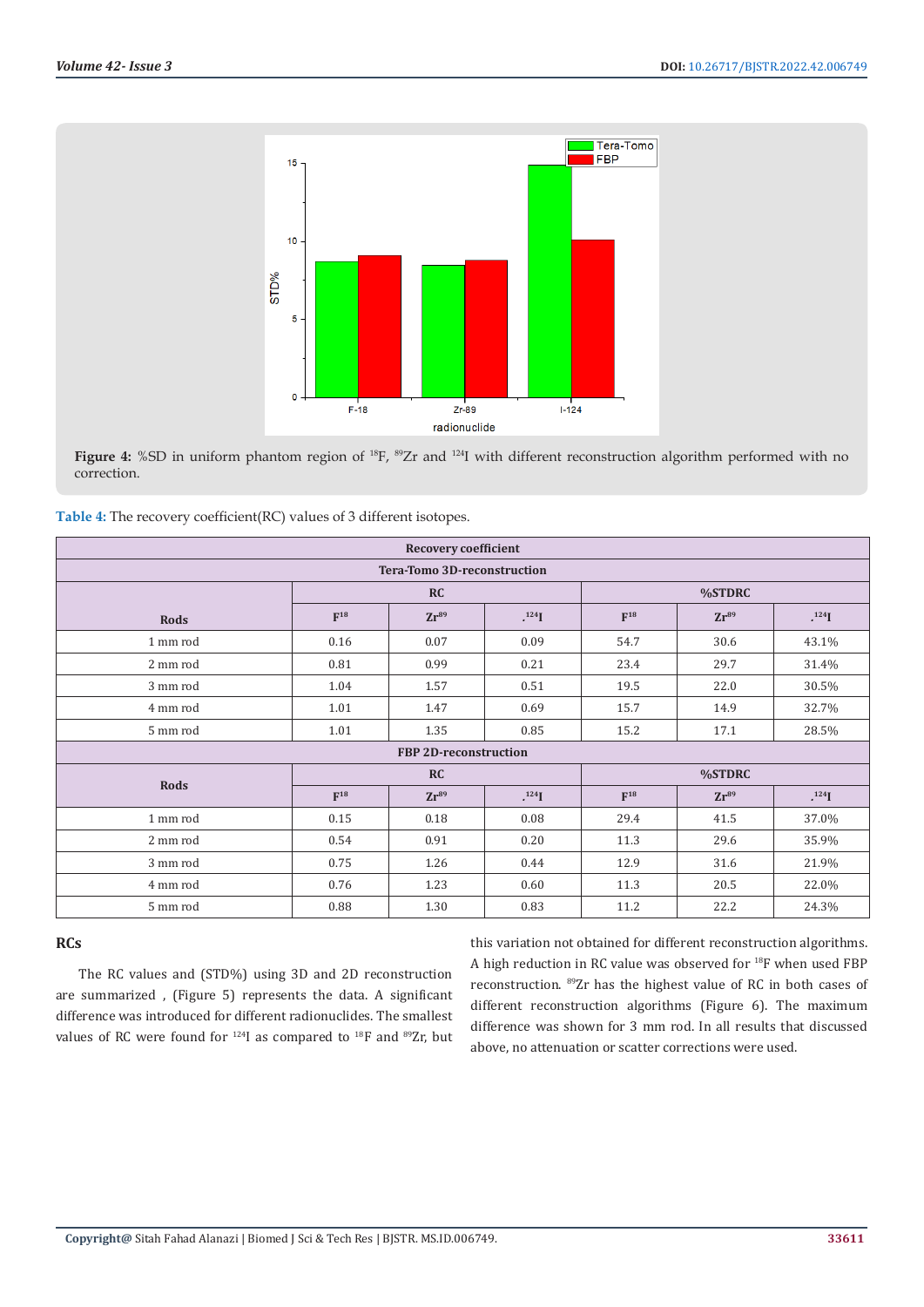

A. Water and

```
B. Air
```
compartments for various radionuclides, reconstructed with 2 different algorithms.



A. Tera-Tomo and<br>B. FBP.

# **Discussion**

Several studies have studied the effective parameters on the image quality of some long-half-life positrons, such as  $89Zr$ ,  $124I$ , and 68Ga. This study looks at the imaging properties of 124I and compares them to those of 18F when it is used with a small animal NanoScan® PET/CT scanner. As mentioned in the Lubberink study [10], positron energy is one of the most important factors affecting image resolution. He showed that <sup>124</sup>I emits positrons with energies ranging from 686 to 973 Kev, while <sup>18</sup>F emits positrons with a mean energy of 250 Kev and 89Zr with 389 Kev. This increase in positron

energy of 124I results in a reduction in spatial resolution. On the other hand, The greater positron ranges of 124I, on the other hand, have an effect on spatial resolution, which is more severe in small animal PET than in human whole-body PET. The theoretical spatial resolution for small animal PET is 1.3 mm and 2.9 mm for 18F and I-124, respectively [10]. As expected, the results of the point source are consistent with previous studies. The positron range limits the spatial resolution in pre-clinical systems  $[3]$ .  $^{124}$ I, with a mean positron range of about 3.48 mm, has significantly low resolution (high value of FWHM) as compared with  $89Zr$  and  $18F$ . There was a 47.6% reduction. This is consistent with other studies, such as Liu

FBP.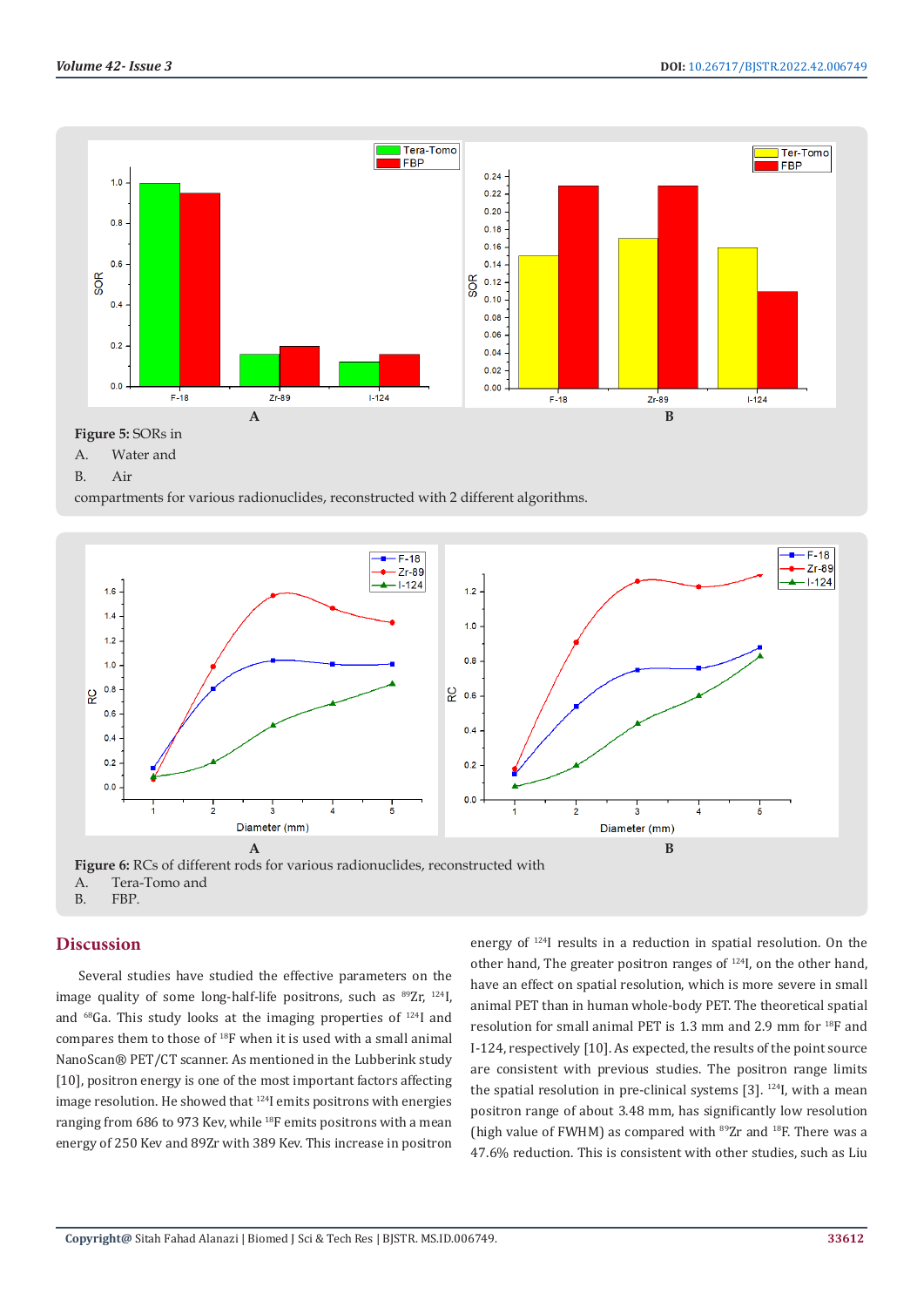and Laforest's [11] study, which evaluated the resolution of 76Br using designed phantoms in a high-resolution small animal PET scanner and found that 76Br can achieve 2 mm of spatial resolution while <sup>18</sup>F can only achieve 1.7 mm.

De Jong, et al. [11] have analyzed the imaging characteristics of  $^{68}$ Ga (Emax = 1.9 MeV, + range = 3.1 mm),  $^{124}$ I (Emax = 2.1 MeV, + range = 3.0 mm), and  $^{89}Zr$  (Emax = 0.9 MeV, + range = 1.23 mm), and they found that 18F has the best resolution of all isotopes investigated, followed by 89Zr, because of their relatively shorter positron range as compared to  $^{68}$ Ga and  $^{124}$ I [12]. Additionally, a study by Lee, et al. [13] showed that the spatial resolution of 124I was degraded by 19.9% compared to that of 18F on the ECAT HR+ scanner (Siemens Healthcare GmbH). Alanazi, et al. [4] have shown that there was a 2.2% decrease in spatial resolution measured at 1 cm off-axis for 89Zr in comparison with the obtained value of <sup>18</sup>F Radial and tangential spatial resolution values measured at 10 cm off-axis have 2 and 4.1% reductions for 89Zr in comparison with  $^{18}$ F, respectively. This shows that  $^{18}$ F has a significantly higher resolution than 89Zr. The SOR values were the highest values in the water-filled compartment for 18F, while they were close to each other for 124I and 89Zr. On the other hand, in the case of an air-filled compartment, the results have shown no significant difference when Tera-Tomo 3D reconstruction was used. This may be because we did not use any correction, scatter, or attenuation. This can have caused the positrons emitted in the body part of the phantom to annihilate in the water-filled scatter compartment. The scatter and single photon have the main contribution to the SORs [4].

In a perfect system, the optimal limit of the recovery coefficients (RC) is supposed to equal 1. For both isotopes, the RCs discovered in this test had lower RC values when reconstructed using the 2D reconstruction algorithm than when reconstructed with the 3D reconstruction algorithm. For F-18 utilizing 2D, the RC values were approaching 1 for rods with a long diameter of 3 mm, 4 mm, and 5 mm, and about 1 for Zr-89. While for rods with diameters of 3 mm, 4 mm, and 5 mm, the RCs values determined using the 3D reconstruction algorithm exceeded 1 for both F-18 and Zr-89. When employing the 2D and 3D reconstruction algorithms, there was no significant difference in the RC values of I-124. This effect is known as the Gibbs effect [14]. These RC values match those published by Nagy [15] for NanoScan PET/MRI system rods with diameters of 1 mm and 2 mm. According to Goertzen [16], the RC values are highly dependent on the reconstruction algorithm. In addition, the prompt y-photons for <sup>124</sup>I and <sup>89</sup>Zr have contributed to image noise and caused an increase in STD%. This appeared clearly in 124I. The results of RC values have shown the effect of positron range. A significant reduction was observed for 124I. These results are compatible with those obtained by Liu, et al. [17] where they found the RCs values of radionuclides which have a longer

positron range, such as  $61Cu$  and  $^{68}Ga$ , than  $^{18}F$ , were lower than the RCs values of 18F. The corrected RCs in medium and smallest spheres ranged from 75% to 90% for 61Cu and  $^{68}$ Ga, where s for  $^{18}$ F are close to 100%. Lubberink, et al. [10] investigated the effect of image resolution degradation for  $124$ I on recovery, and they showed that recovery for 124I was considerably worse than for 124I, even for spheres as large as 37 mm in diameter.

#### **Conclusion**

In this study, the image quality parameters and spatial resolution were evaluated for nonconventional radionuclides such as <sup>124</sup>I and <sup>89</sup>Zr using the small animal NanoScan® PET/CT scanner. The presence of prompt  $y$  -photons and the higher positron range are two major issues that can limit image quality performance. The high differences in the SOR and significant reduction in RCs were observed for  $124$ I as compared to  $89$ Zr and  $18$ F. The best results were found for  $^{18}F$ . The presence of y -photons effects on the image quality parameters for the high positron range, particularly SD%. Due to the no-scatter correction being used, the single photon can contribute and cause some artifacts in the image. These artifacts can cause distortions in SOR and RC values.

#### **Disclosure**

No potential conflict of interest relevant to this article was reported.

#### **References**

- 1. Van Der Vos Charlotte S, Dani[ëlle Koopman, Sjoerd Rijnsdorp, Albert J](https://pubmed.ncbi.nlm.nih.gov/28687866/) [Arends, Ronald Boellaard, et al. \(2017\) Quantification, improvement,](https://pubmed.ncbi.nlm.nih.gov/28687866/) [and harmonization of small lesion detection with state-of-the-art PET.](https://pubmed.ncbi.nlm.nih.gov/28687866/) [European journal of nuclear medicine and molecular imaging 44\(1\):](https://pubmed.ncbi.nlm.nih.gov/28687866/) [4-16.](https://pubmed.ncbi.nlm.nih.gov/28687866/)
- 2. [Disselhort Jonathan A, Maarten Brom, Peter Laverman, Cornelius H](https://pubmed.ncbi.nlm.nih.gov/20237025/) [Slump, Otto C Boerman, et al. \(2010\) Image-quality assessment for](https://pubmed.ncbi.nlm.nih.gov/20237025/) [several positron emitters using the NEMA NU 4-2008 standards in the](https://pubmed.ncbi.nlm.nih.gov/20237025/) [Siemens Inveon small-animal PET scanner. Journal of nuclear medicine](https://pubmed.ncbi.nlm.nih.gov/20237025/)  $51(4):610-617.$
- 3. [Szanda Istvan, Jane Mackewn, Gergely Patay, Peter Major, Kavitha](https://pubmed.ncbi.nlm.nih.gov/21969357/) [Sunassee, et al. \(2011\) National Electrical Manufacturers Association](https://pubmed.ncbi.nlm.nih.gov/21969357/) [NU-4 performance evaluation of the PET component of the NanoPET/](https://pubmed.ncbi.nlm.nih.gov/21969357/) [CT preclinical PET/CT scanner. Journal of nuclear medicine 52\(11\):](https://pubmed.ncbi.nlm.nih.gov/21969357/)  [1741-1747.](https://pubmed.ncbi.nlm.nih.gov/21969357/)
- 4. [Alanazi Sitah F, Khalid S Alzimami, Magdy M Ghannam, Ibrahim](https://pubmed.ncbi.nlm.nih.gov/27749774/) [J Aljammaz, Faisal Alrumayan, et al. \(2016\) Quantitative imaging](https://pubmed.ncbi.nlm.nih.gov/27749774/) [characteristics of zirconium-89 on Gemini Time-Of-Flight PET/CT.](https://pubmed.ncbi.nlm.nih.gov/27749774/) [Nuclear medicine communications 37\(12\): 1238-1245.](https://pubmed.ncbi.nlm.nih.gov/27749774/)
- 5. Van Den Winkel P (2004) Standardized high current solid targets for cyclotron production of diagnostic and therapeutic radionuclides. IAEA Vienna, p. 25-35.
- 6. W Severin Gregory, Jonathan W Engle, Todd E Barnhart, R Jerry Nickles (2011) 89Zr radiochemistry for positron emission tomography. Medicinal chemistry 7(5): 389-394.
- 7. [Al Yanbawi S, Al Jammaz I \(2007\) Standardized high current solid](https://inis.iaea.org/search/search.aspx?orig_q=RN:38115842) [tellurium-124 target for cyclotron production of the radionuclides](https://inis.iaea.org/search/search.aspx?orig_q=RN:38115842) [iodine-123,124. Radiochimica Acta 95\(11\): 657-661.](https://inis.iaea.org/search/search.aspx?orig_q=RN:38115842)